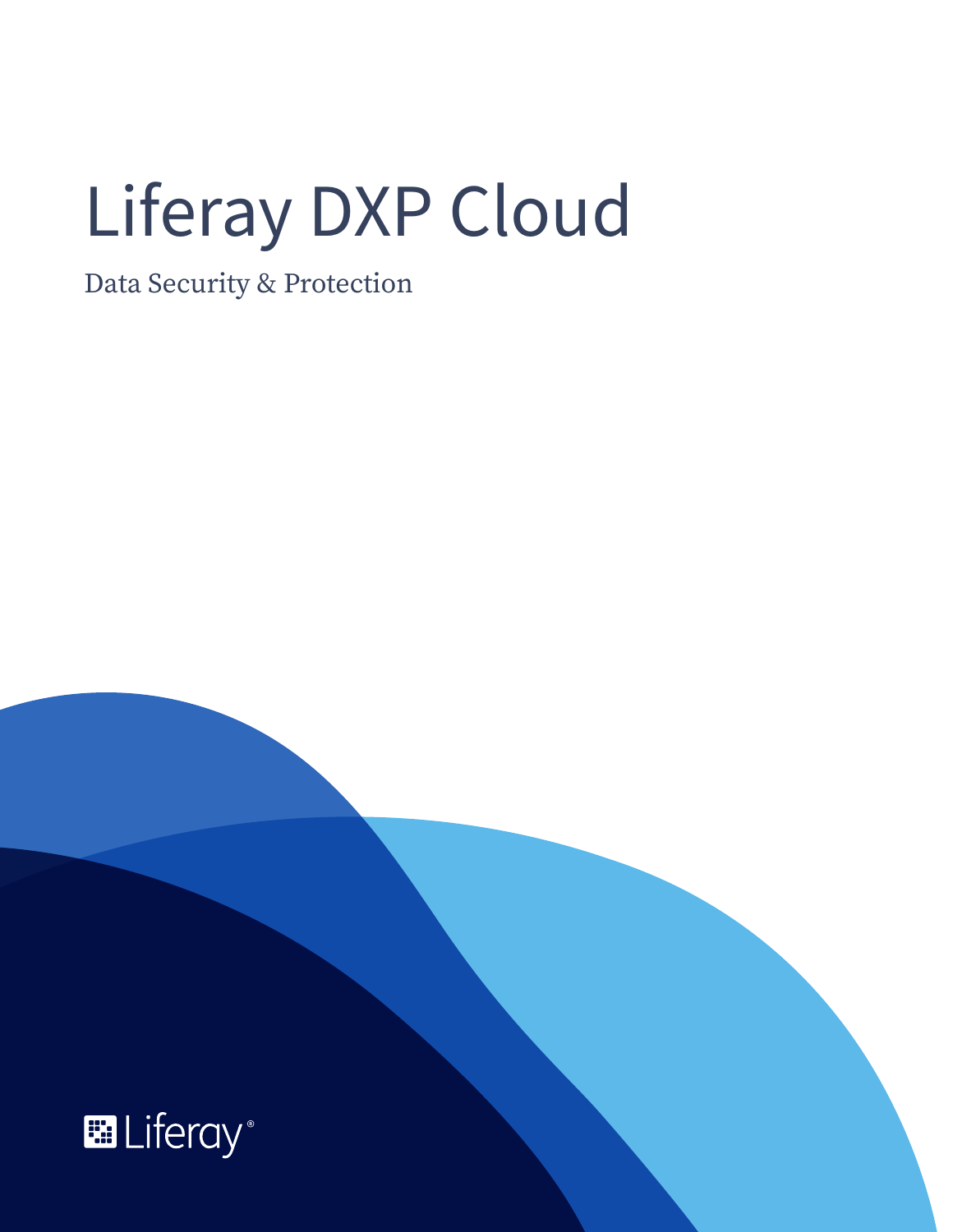### **Table of Contents**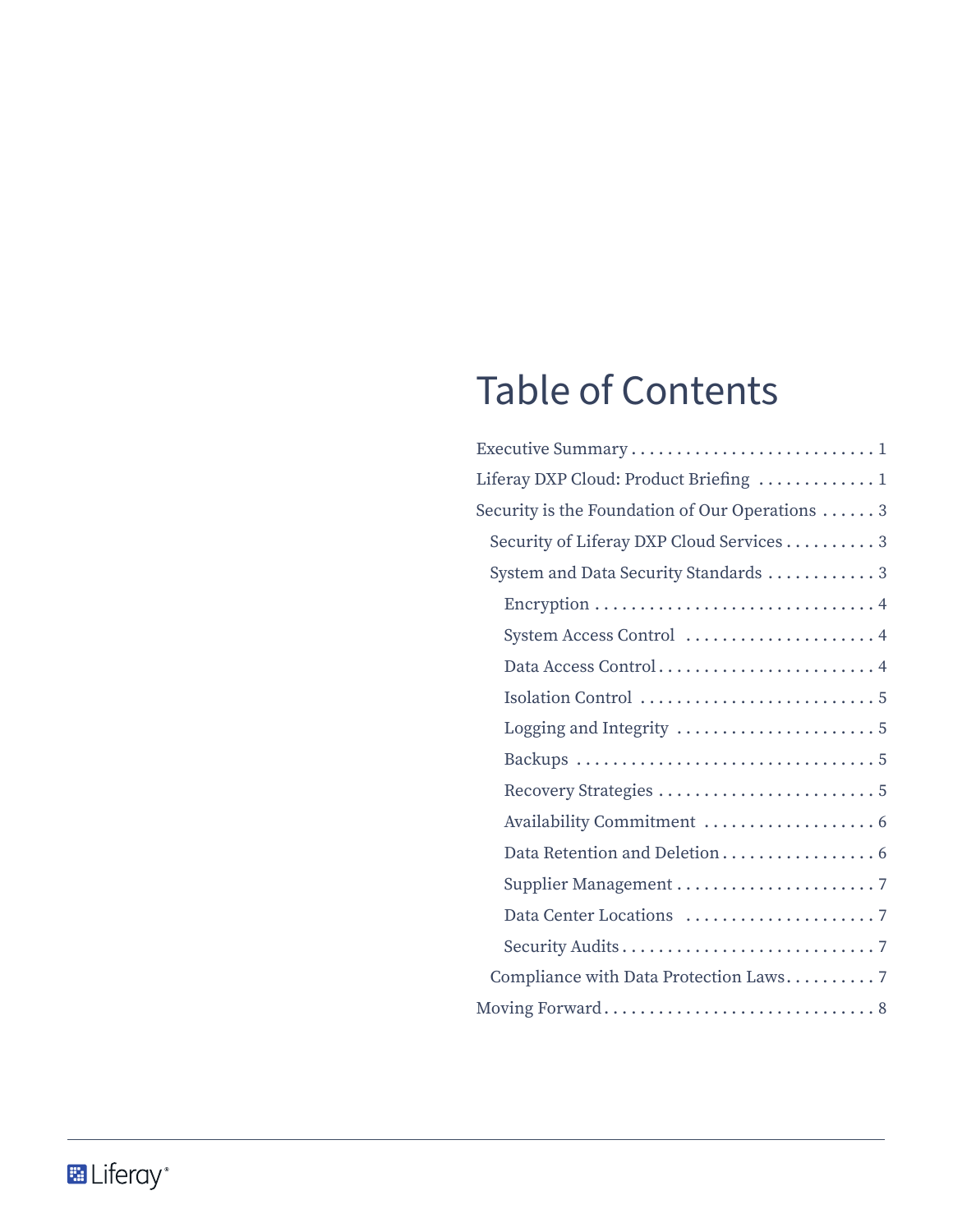## <span id="page-2-0"></span>Executive Summary

It's no secret that the digital world is always changing. As a business in this shifting environment, it is imperative to adapt your digital strategy as technology and security needs change. Customers are looking for fast, easy-to-navigate digital experiences and enterprises need agile, secure environments—meaning the secret to a successful digital strategy lies at the intersection of customer expectations and business value.

All of this leads to businesses operating on the cloud. Empower your organization with technology that supports this digital strategy: Liferay DXP Cloud<sup>1</sup>, which pairs an enterprise platform as a service (PaaS) with a powerful digital experience platform. Combined, these solutions act as a powerful and secure platform that can tackle your challenges and help you achieve agile digital transformation.

# Liferay DXP Cloud: Product Briefing

Enable real end-to-end digital transformation with a secure, reliable enterprise PaaS solution that can overcome your business and technical challenges. Designed for Liferay Digital Experience Platform<sup>2</sup> (DXP), Liferay DXP Cloud speeds time-to-market and improves quality at every stage from infrastructure to web experiences.

| <b>Focus on What Matters</b>                                                                                                                                                                                                                | <b>Deliver with Confidence</b>                                                                                                                                                                                                                         | <b>Evolve Faster</b>                                                                                                                                                                                              |
|---------------------------------------------------------------------------------------------------------------------------------------------------------------------------------------------------------------------------------------------|--------------------------------------------------------------------------------------------------------------------------------------------------------------------------------------------------------------------------------------------------------|-------------------------------------------------------------------------------------------------------------------------------------------------------------------------------------------------------------------|
| Simplify infrastructure<br>management and save<br>IT resources for higher<br>business priorities.<br>Overcome these<br>infrastructure hurdles<br>to more quickly deliver<br>value to your end<br>customers and reduce<br>maintenance costs. | Rest on Liferay's best<br>practices and security<br>enforcements that<br>have been refined over<br>thousands of mission-<br>critical deployments<br>and over 15 years of<br>experience. Liferay DXP<br>Cloud is the best way<br>to deploy Liferay DXP. | Achieve faster time-to-<br>market with enterprise<br>developer tools that<br>boost productivity.<br>Streamline the<br>development cycle with<br>full DevOps features<br>that enable zero<br>downtime deployments. |

[<sup>1</sup> Liferay DXP Cloud](https://www.liferay.com/products/dxp-cloud)

[<sup>2</sup> Liferay Digital Experience Platform](https://www.liferay.com/products/dxp)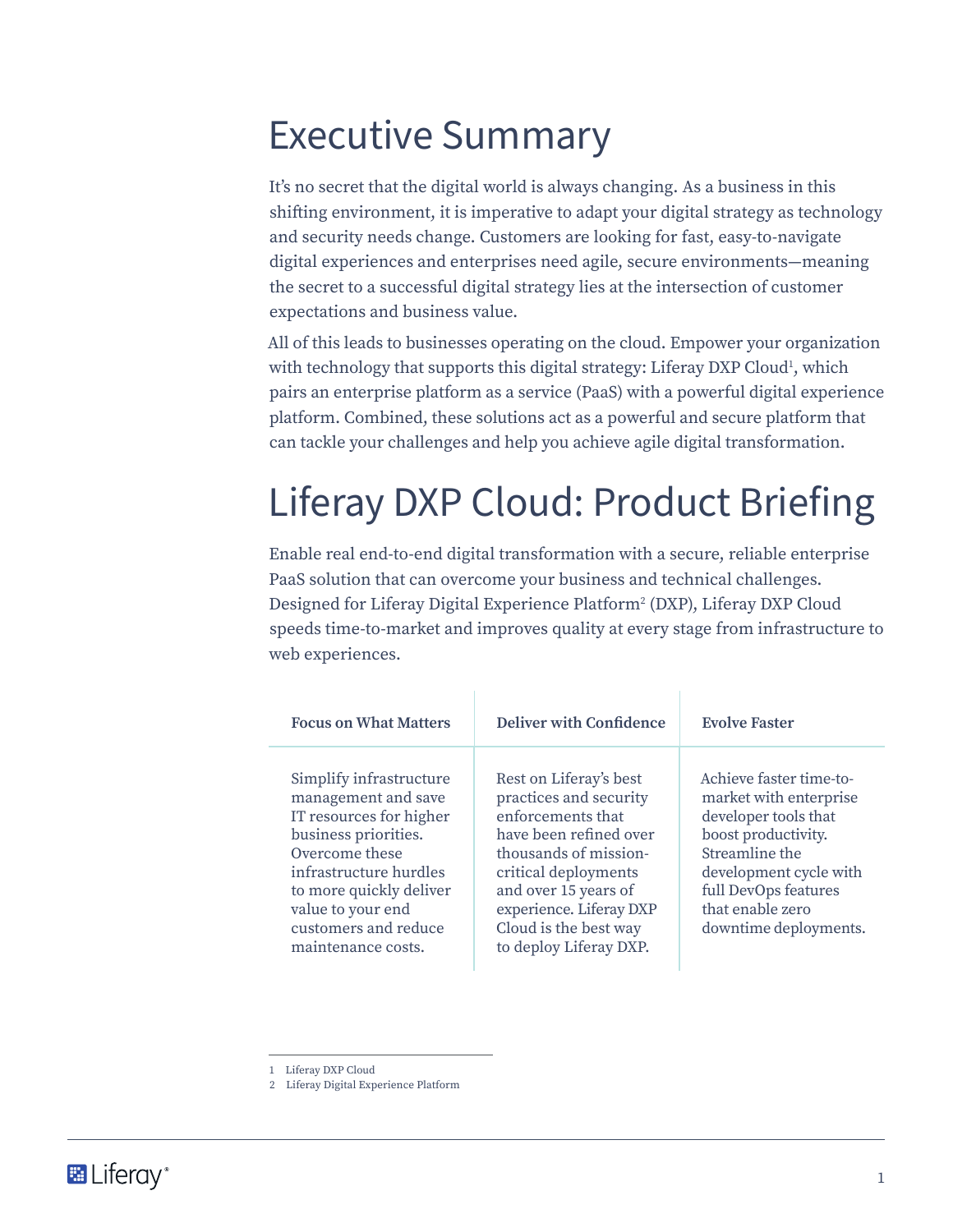Liferay DXP Cloud allows your organization to deploy, manage and scale your DXP projects in the cloud, making it easier to quickly overcome the digital challenges faced by business and development teams. Through subscription services, Liferay offers complete packages that include licensing, support, maintenance, legal assurances, exclusive resources created by expert developers and a valuable relationship with the vendor.



Liferay DXP Cloud can help establish a solid groundwork for your business while continually improving and evolving with engaging digital experiences powered by a leading DXP. The enterprise PaaS and DXP work together to enhance each other and enable greater digital transformation.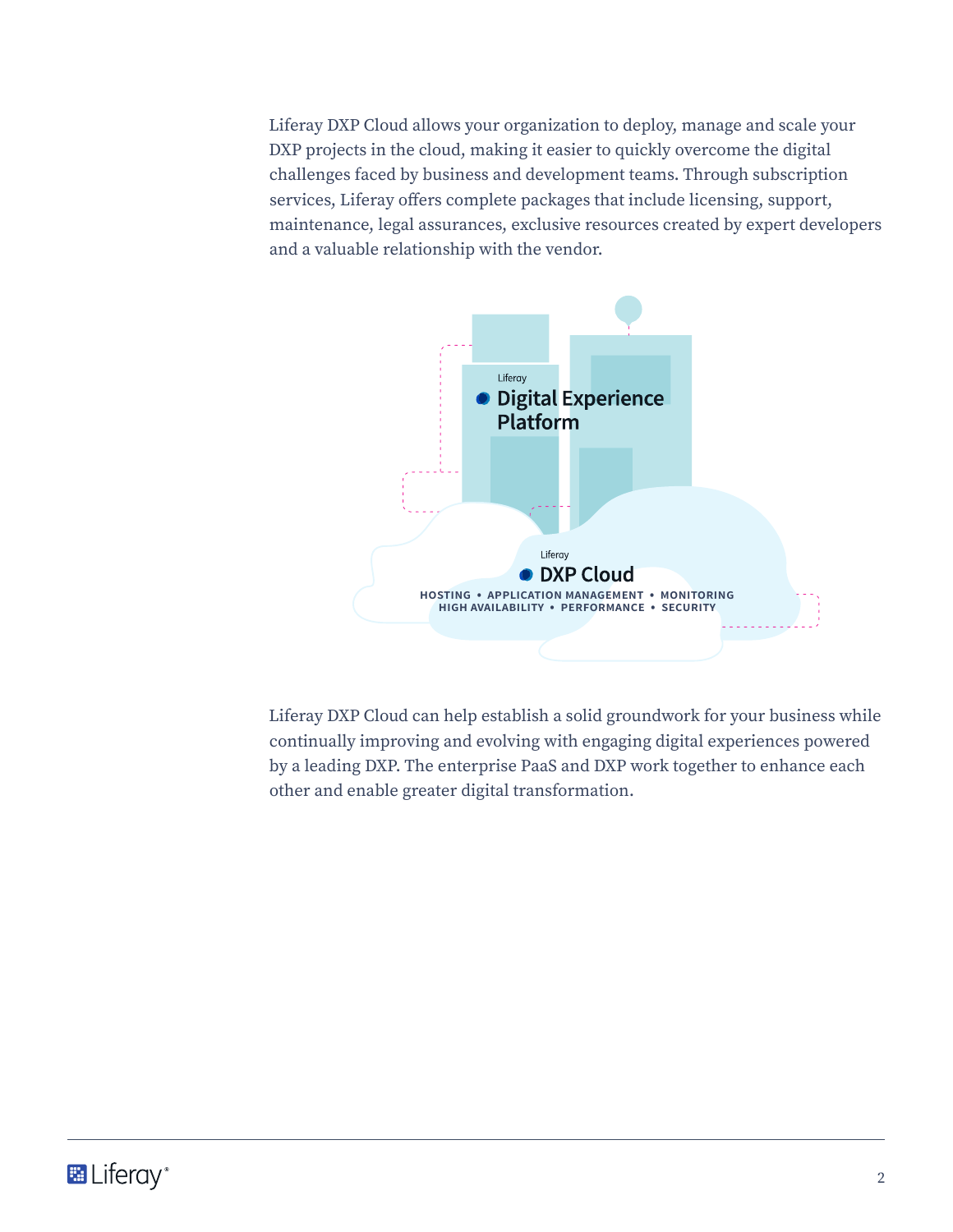## <span id="page-4-0"></span>Security is the Foundation of Our Operations

With more than 250 internal controls and top-notch certifications, such as ISO27001 and SOC2, Liferay DXP Cloud is a robust solution for running your digital experience project with the tools and controls necessary for your IT team — all without worrying about compliance or security.

Our certification program includes:

- SOC 2 Type 1 & 2
- ISO/IEC 27001
- HIPAA
- CSA Corporate Member

### Security of Liferay DXP Cloud Services

The Liferay Cloud team approaches the development of products and solutions with a Secure by Design approach. We know that security cannot be taken for granted. Instead, it must be integral to the heartbeat of the underlying technology and architecture. One way we accomplish this is by training our development team. With extensive security awareness courses and the OWASP standard, all Liferay Cloud developers are required to pass the training program before working in the codebase.

Liferay Cloud has also established a rigid Software Development Life Cycle (SDLC), using best practices for code review, testing and QA compliance, as well as deployment strategy. The entire lifecycle is designed to ensure that only clean, secure, tested and reviewed code is released into our production environment.

### System and Data Security Standards

Liferay is committed to the safety of customer data. As required by data protection laws such as GDPR and others, Liferay has taken several technical and organizational measures to ensure data security in the cloud. Our operations also come with Liferay's dedicated Security Committee — whose aim is to ensure all the policies, controls and best practices are being followed while driving the improvement and evolution of the security program.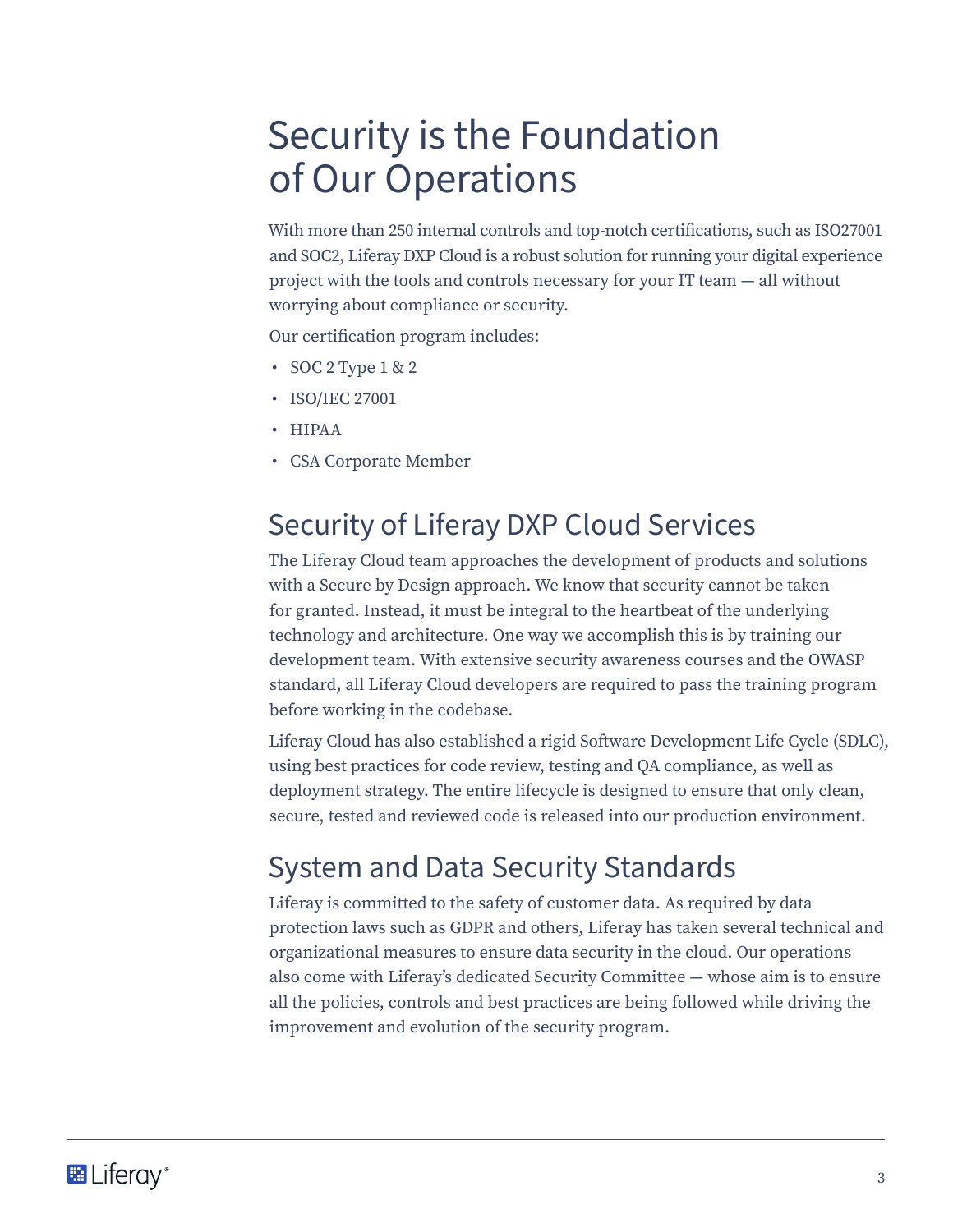#### <span id="page-5-0"></span>Encryption

Liferay uses strong encryption protocols when customer data is transmitted to Liferay. For all data in transit Liferay uses enforced SSL connections with minimum AES-256 encryption. All data stored in the database is encrypted at rest with 128 bit GCM block ciphers.

#### System Access Control

Liferay DXP Cloud services are hosted at carefully selected reputable providers that provide hosting servers and infrastructure with industry-leading security standards.

Access to Liferay's office space is physically secured through a badge management system, lockdown procedures and access monitoring.

Additionally, the systems are protected from inappropriate access by employees (team members), but also from unwanted access by non-team members. Therefore all service-related accounts are password protected. Wherever possible, multi-factor authentication (MFA) is enforced for all team members accessing the systems. If MFA is not possible and only basic authentication is available (e.g. computer login), team members are restricted to use only strong passwords.

Account passwords follow strict standards for password strength, including randomly generated or unique from any other account password, at least 12 characters long (ideally, 20-30 characters), not containing any known, personal information like birthdays, cities, or family details, or containing or deriving from any common password words (like "password").

All workstations are protected by a 5-minute automatic locking mechanism along with clean desk policies to ensure private data is not accessible via personal work areas.

#### Data Access Control

Access control privileges to systems that process data are assigned to users via user roles wherever possible and practical. Roles are established based upon department and job function and are reviewed by Liferay Cloud's Security Committee and updated when the job or departmental functions change.

Liferay personnel are only provided with access to customer information on a need-to-know basis, as required for the performance of specific authorized tasks. Liferay Cloud's Security Committee will revoke any unnecessary access when it does not comply with Liferay Cloud's policy.

All logs and access events are tracked and kept indefinitely. All requests are signed by the request actor in the form of user access token ID.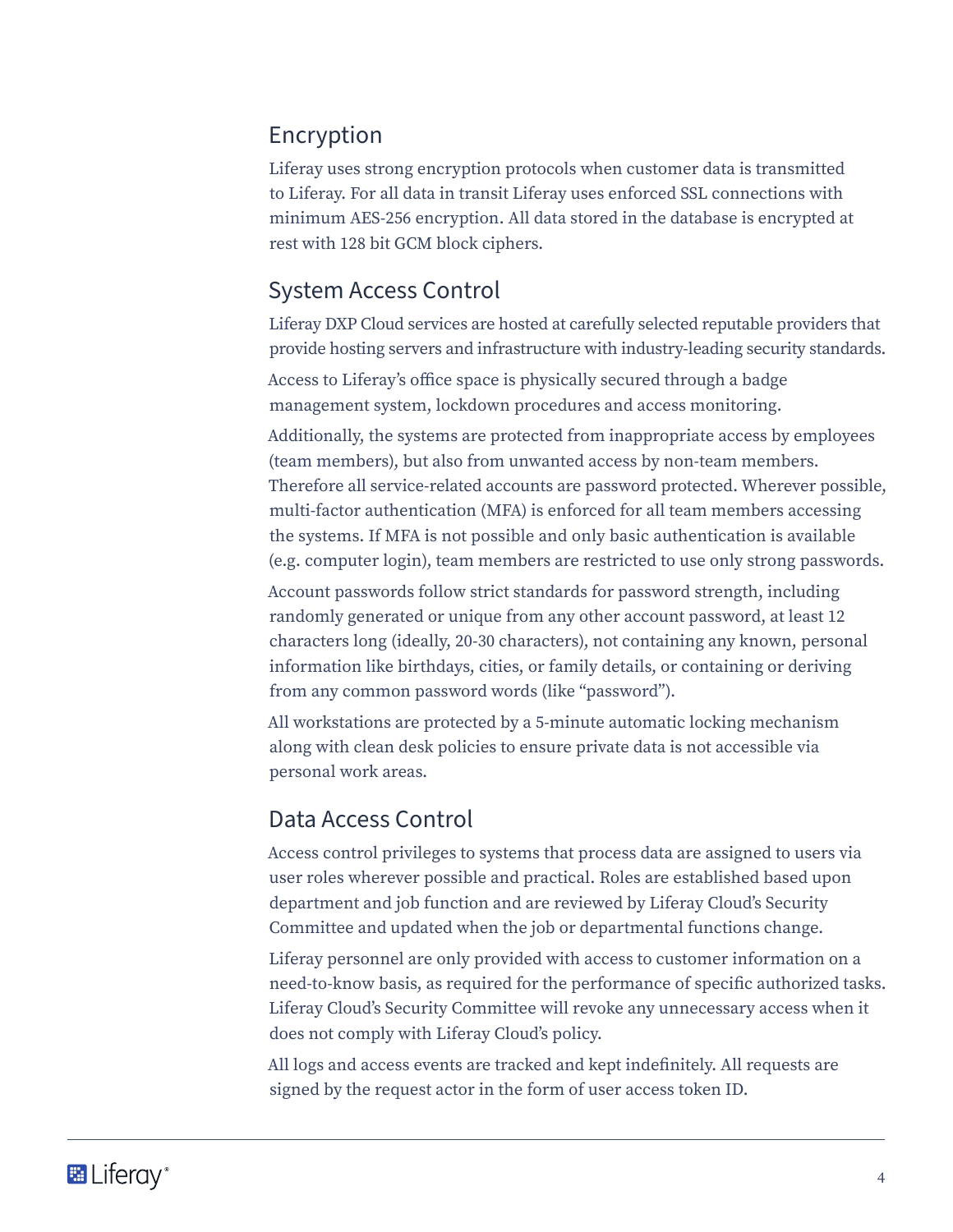#### <span id="page-6-0"></span>Isolation Control

Customer databases are segregated in their own virtual machines and every project environment is segregated on its own private network. No production data is used in any development environment.

#### Logging and Integrity

All server and database history is logged and retained forever. All document creation, changes and deletion are kept in recorded logs. These logs are retained for 6 months and protected against unauthorized tampering by secure redundancy and access controls.

#### Backups

Redundancies and backups are a key element of Liferay's commitment to secure storage. For the system infrastructure, incremental backup routines are run every 30 minutes and all backups are replicated in different regions, encrypted at rest and permanently retained. For customer data, backup routines for the Database and Documents Library are run by default every day and retained for 30 days.

#### Recovery Strategies

In the unlikely event of a disaster, Liferay is prepared with recovery strategies at every level. Should a catastrophic incident occur that requires a complete recovery, the entire infrastructure can be brought back online within two hours. Each level of disaster recovery is tested regularly to ensure the safety of customer data. Here's how Liferay's tiers of recovery strategies play out:

1. **Platform Level**

Liferay DXP Cloud possesses advanced self-healing capabilities to ensure high availability for your applications. Additionally, health checks routinely assess the system's overall health. A fully redundant registry of backups in the platform allows the backup and restore process to run in just a matter of minutes, and if the project has two instances, one will be pulled up to recover data.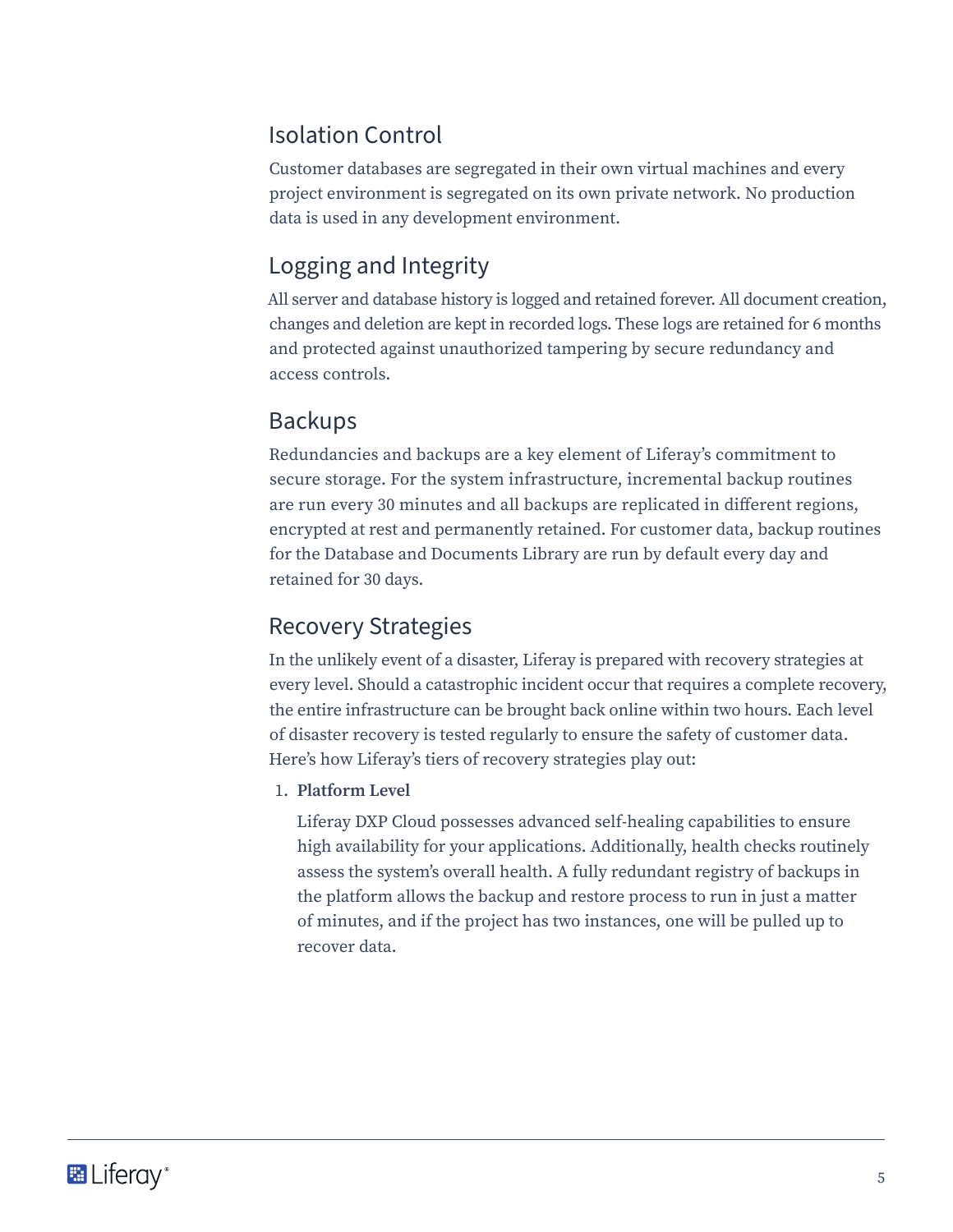#### <span id="page-7-0"></span>2. **Server Level: Recovery on Server**

If the issue is on the server level, all of the services are automatically relocated to another server in the same availability zone (AZ) and the recovery is completed on the cloud provider's virtual machine (VM). The customer data is not affected because it is already multi-AZ (meaning that it is replicated on more than one server).

#### 3. **Availability Zone Level: Recovery on AZ**

At this point, the issue is affecting the entire AZ rather than one server. DXP Cloud also has strategies for this, and in the case of such an event, all services are relocated to another server in a different AZ. Again, customer data is not affected because it is already multi-AZ.

#### 4. **Region Level: Full Recovery**

In the event that a situation affects the entire region, DXP Cloud will start a full-crash recovery process, which takes two hours. Separate disaster recovery environments are supported by DXP Cloud and if utilized, the project would then have a dedicated Disaster Recovery environment for high availability purposes located in another region.

#### Availability Commitment

Liferay commits to a monthly infrastructure availability (MIA) of 99.95% for a customer's Liferay DXP Cloud project. Designated contacts will receive an email announcement prior to any scheduled downtime and as soon as possible for unplanned downtime. Customers will also have access to the status page which shows downtimes, maintenances and information for all cloud assets and regions.

In the case of planned downtimes, customers can access the reason for the outage and the expected downtime duration from the status page. If there are any further questions during a downtime, our support team will be available to address concerns.

#### Data Retention and Deletion

Liferay retains customer's data in the Liferay DXP Cloud services for a term of 14 days after expiration of a customer's subscription. During this term, the customer may request and Liferay will provide the customer with access to its data stored in the Liferay DXP Cloud services. Liferay will irretrievably remove all customer data from Liferay DXP Cloud services 30 days after expiration of a customer's subscription.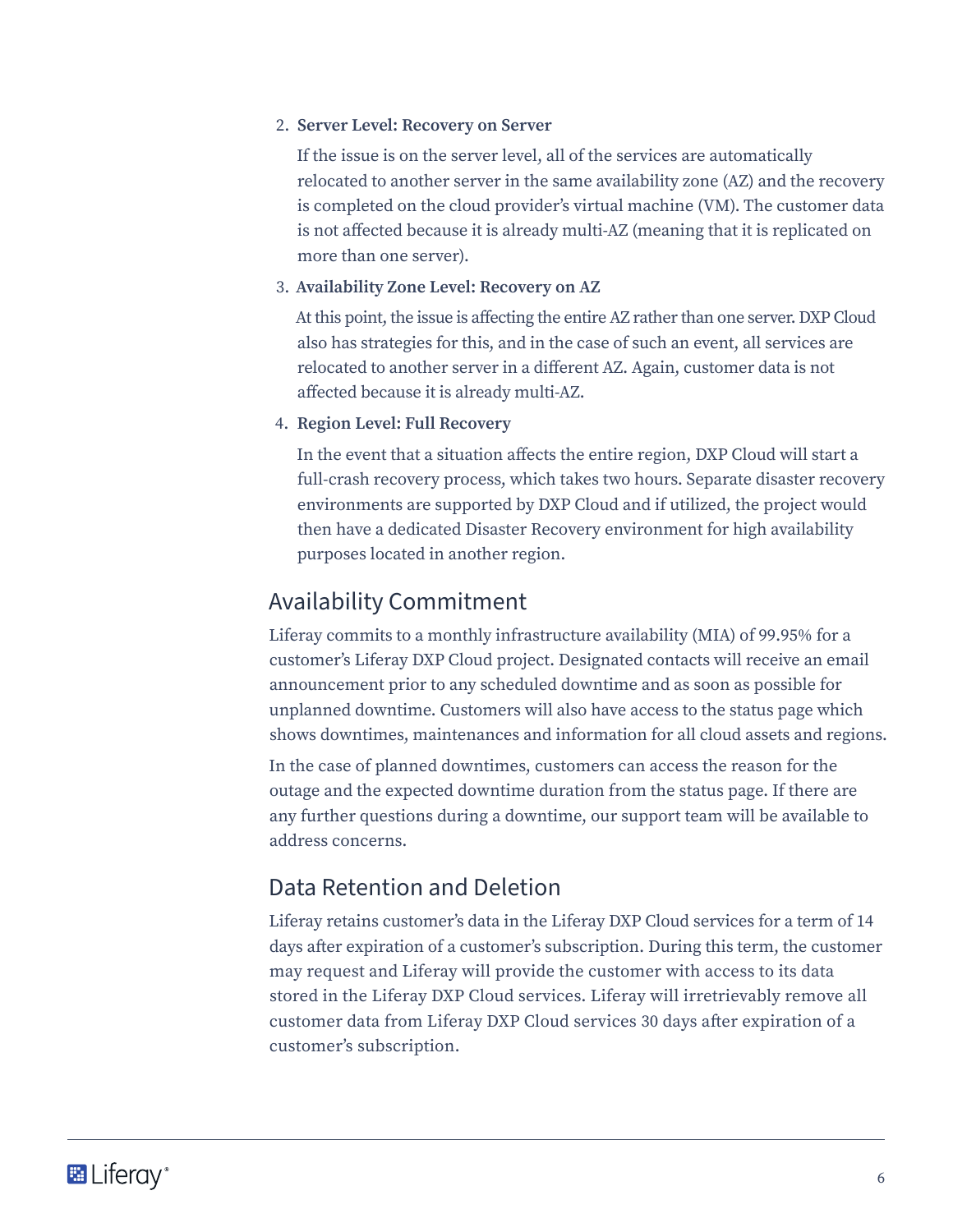#### <span id="page-8-0"></span>Supplier Management

Liferay utilizes certain subcontractors, as identified in our Statement on Processing of Customer Data for Cloud Services<sup>3</sup>, for Liferay DXP Cloud service purposes. All external suppliers involved in the processing of customer data are contractually committed to Liferay to provide at least the same level of security standards as described above. These suppliers are reviewed annually for contractual and policy compliance.

#### Data Center Locations

Liferay Cloud system hosting is provided by Google Cloud Platform. While the base DXP Cloud platform is hosted in North America, customer applications can be hosted in the location of the customer's choice based on the available locations. Current available hosting locations include North America, South America, Asia and Europe with more locations to come.

#### Security Audits

Liferay Cloud systems are put under rigorous testing by both internal and external teams. These penetration tests and vulnerability scans are conducted on a regular basis, before every major release and at least once a year.

### Compliance with Data Protection Laws

Liferay's commitment to the secure processing of our customer's data in accordance with the applicable data protection laws as described above is documented in Section 11 of the applicable Liferay DXP Cloud Appendix<sup>4</sup>. Customer's data stored in Liferay DXP Cloud subject to GDPR will be processed in accordance with the terms of our Data Processing Agreement referenced in the Liferay DXP Cloud Appendix.

Combine Liferay DXP's flexible architecture and features with your customized solutions for meeting applicable data protection law<sup>5</sup> requirements to see how Liferay DXP Cloud can accelerate your company's journey to compliance.

[<sup>3</sup> Statement on Processing of Customer Data for Cloud Services](http://www.liferay.com/legal/cloud-services-data)

[<sup>4</sup> Liferay DXP Cloud Appendix](https://www.liferay.com/legal)

[<sup>5</sup> GDPR Compliance](https://www.liferay.com/gdpr)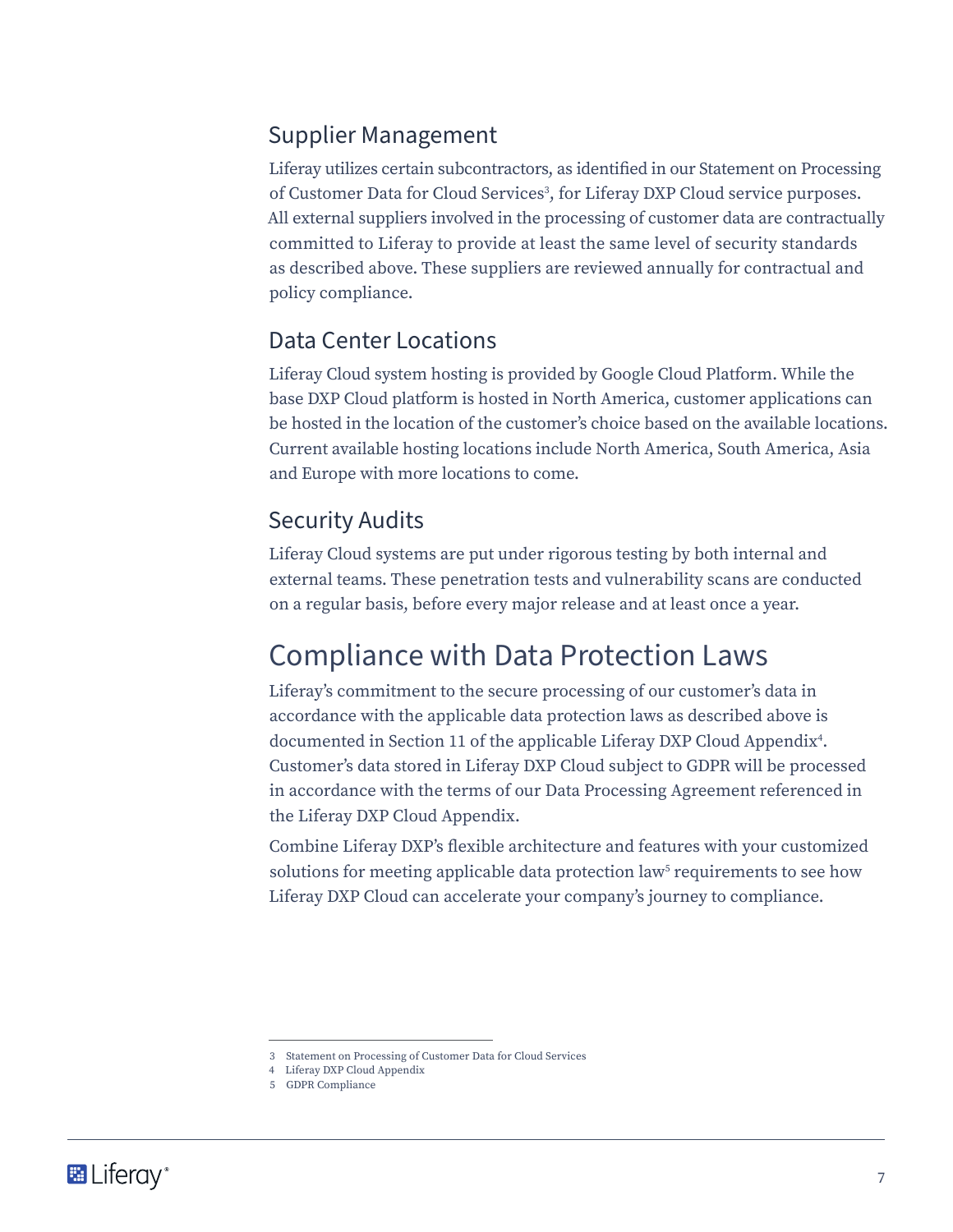# <span id="page-9-0"></span>Moving Forward

When it comes to adapting your digital strategy due to changing security and technology needs, Liferay DXP Cloud is uniquely positioned to help you achieve digital transformation. Build the fast, easy-to-navigate digital environments customers want and the agile, secure environments your business needs on a certifiably reliable and secure platform.

Ready to see Liferay DXP Cloud in action? Request a live customized demo from our Sales team so you can see how DXP Cloud can solve your digital strategy challenges.

[Talk to our Sales team](https://www.liferay.com/request-a-demo).

[Download the Liferay DXP Cloud Features Overview](https://www.liferay.com/resource?folderId=3292406&title=Liferay+DXP+Cloud+Features+List).